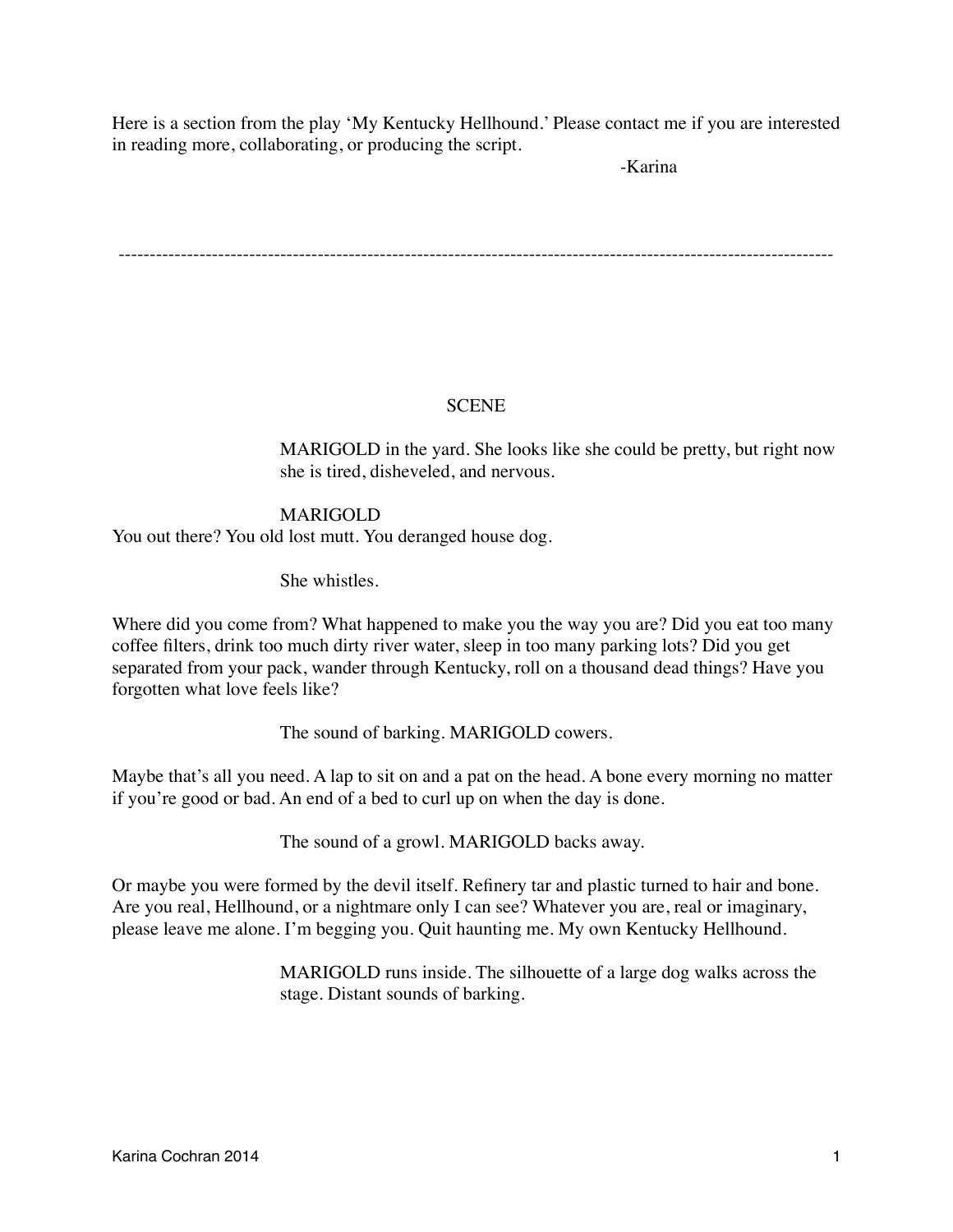### SCENE

Enter into a rusty old room. The room contains a beat-up couch, a minifridge, a small oven, and a set of drawers with a sink. Behind the couch sits a large pile of trash, mostly plastic spoons and yogurt containers. It should look like it smells or actually smell.

MARIGOLD pulls a candle out of a drawer and lights it. She stares at it for a moment, then thoughtfully takes the candle and presses the flame against her leg.

### **MARIGOLD**

Ouch!

She sets the candle back down, breathing heavily. She holds her head in her hands for a moment then takes a deep breath, blows the candle out, and puts it back in the drawer. She yells toward upstage.

Dad! I'm having breakfast! You want any?

She removes a single-serving yogurt from the mini-fridge. She struggles to open it on her own and uses a large kitchen knife to break the foil. She opens a drawer which contains individually wrapped plastic spoons and unwraps one. She sits on the couch and begins calmly eating the yogurt out of the container with slow licks.

There is a rumble like the sound of pots and pans moving from offstage. She stops and looks up, then continues to eat. The rumble begins again, this time lasting for a full ten seconds. It sounds like a lifetime supply of pans are being dumped out of a high window.

### **MARIGOLD**

Dad, I know you're in there!

A moment of silence. MARIGOLD continues eating her yogurt but becomes increasingly frustrated and fidgety. After a few fast bites, she throws her items behind the couch to join the others, runs up to the door on the opposite side of the room and opens it. A heavy man in a jumpsuit falls out of the door and onto the floor along with a pile of scrap metal. This is WINNIE. All of WINNIE's movements are a struggle.

### Ohhhhhhhhhh! WHY? Why? Why?

MARIGOLD leans on the counter and takes a few deep breathes, covering her face with her hand. WINNIE crawls around on his stomach, grabs a comfortable looking piece of metal, makes a pillow out of it, and curls up into a ball. MARIGOLD drags WINNIE over to the couch but is unable to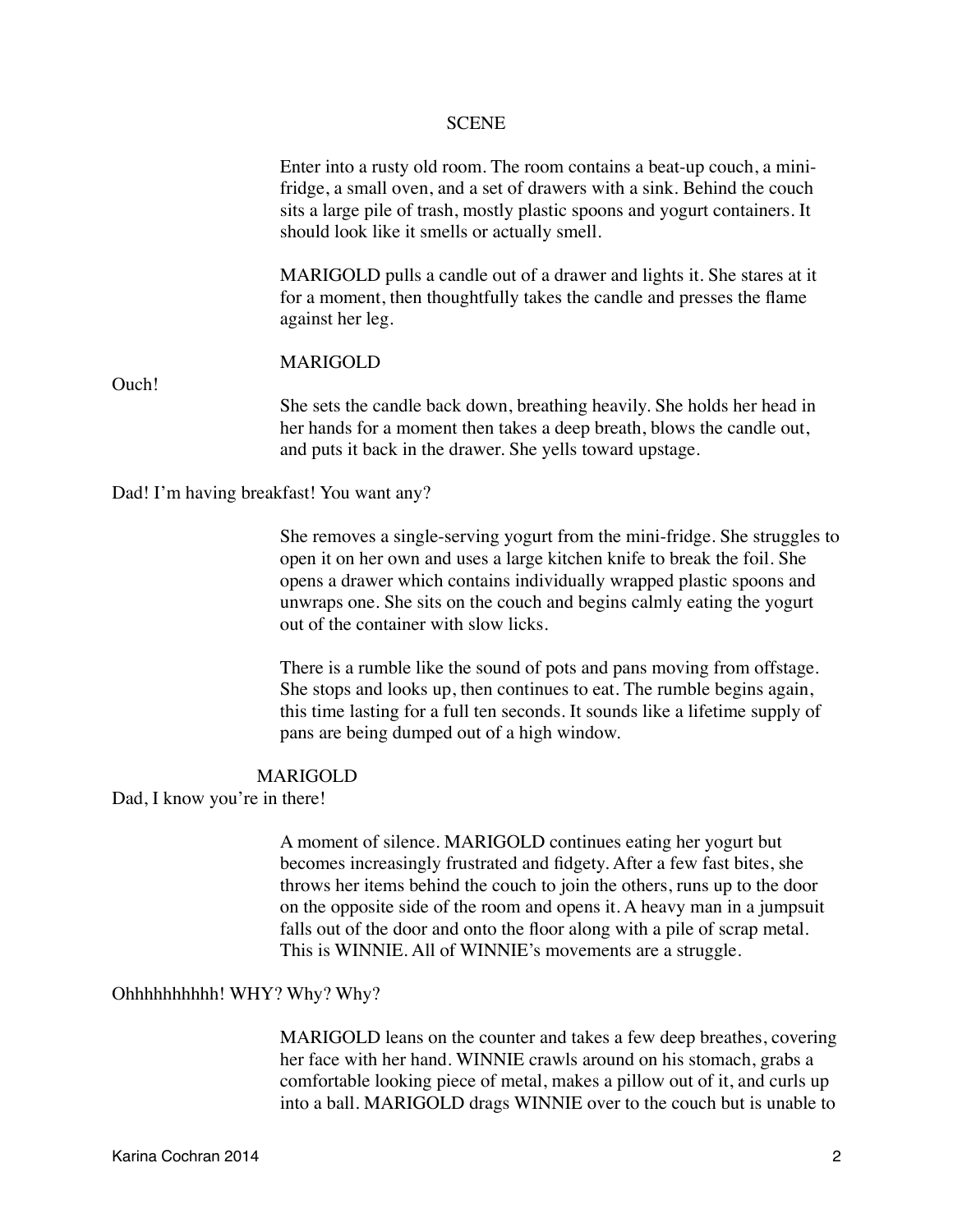| lift him onto it, so he continues laying on the floor, hugging the scrap<br>metal. She gets giant gloves out of the drawer, puts them on, and starts<br>She touches each one like it is covered in disease.<br><b>WINNIE</b><br>Marigold!<br><b>MARIGOLD</b><br>What?<br><b>WINNIE</b><br>I can clean it up.<br><b>MARIGOLD</b><br>No, you can't.<br><b>WINNIE</b><br>Okay.<br>WINNIE starts laughing.<br>You look like a fool.<br><b>MARIGOLD</b><br>And how do you think you look, Dad?<br><b>WINNIE</b><br>A man's got a right to work, don't he? You can't take away my work.<br><b>MARIGOLD</b><br>Stop talking. Just rest.<br><b>WINNIE</b><br>But a man's got a right to talk. At the very least I have the right to talk.<br><b>MARIGOLD</b><br>There's no life there in the garage. Just junk. Just death.<br><b>WINNIE</b><br>I'll work till' I fall over.<br><b>MARIGOLD</b><br>You do fall over. You fall over every time! |                                                                                  |
|----------------------------------------------------------------------------------------------------------------------------------------------------------------------------------------------------------------------------------------------------------------------------------------------------------------------------------------------------------------------------------------------------------------------------------------------------------------------------------------------------------------------------------------------------------------------------------------------------------------------------------------------------------------------------------------------------------------------------------------------------------------------------------------------------------------------------------------------------------------------------------------------------------------------------------------|----------------------------------------------------------------------------------|
|                                                                                                                                                                                                                                                                                                                                                                                                                                                                                                                                                                                                                                                                                                                                                                                                                                                                                                                                        | picking up the metal still on the floor, setting each piece carefully in a pile. |
|                                                                                                                                                                                                                                                                                                                                                                                                                                                                                                                                                                                                                                                                                                                                                                                                                                                                                                                                        |                                                                                  |
|                                                                                                                                                                                                                                                                                                                                                                                                                                                                                                                                                                                                                                                                                                                                                                                                                                                                                                                                        |                                                                                  |
|                                                                                                                                                                                                                                                                                                                                                                                                                                                                                                                                                                                                                                                                                                                                                                                                                                                                                                                                        |                                                                                  |
|                                                                                                                                                                                                                                                                                                                                                                                                                                                                                                                                                                                                                                                                                                                                                                                                                                                                                                                                        |                                                                                  |
|                                                                                                                                                                                                                                                                                                                                                                                                                                                                                                                                                                                                                                                                                                                                                                                                                                                                                                                                        |                                                                                  |
|                                                                                                                                                                                                                                                                                                                                                                                                                                                                                                                                                                                                                                                                                                                                                                                                                                                                                                                                        |                                                                                  |
|                                                                                                                                                                                                                                                                                                                                                                                                                                                                                                                                                                                                                                                                                                                                                                                                                                                                                                                                        |                                                                                  |
|                                                                                                                                                                                                                                                                                                                                                                                                                                                                                                                                                                                                                                                                                                                                                                                                                                                                                                                                        |                                                                                  |
|                                                                                                                                                                                                                                                                                                                                                                                                                                                                                                                                                                                                                                                                                                                                                                                                                                                                                                                                        |                                                                                  |
|                                                                                                                                                                                                                                                                                                                                                                                                                                                                                                                                                                                                                                                                                                                                                                                                                                                                                                                                        |                                                                                  |
|                                                                                                                                                                                                                                                                                                                                                                                                                                                                                                                                                                                                                                                                                                                                                                                                                                                                                                                                        |                                                                                  |
|                                                                                                                                                                                                                                                                                                                                                                                                                                                                                                                                                                                                                                                                                                                                                                                                                                                                                                                                        |                                                                                  |
|                                                                                                                                                                                                                                                                                                                                                                                                                                                                                                                                                                                                                                                                                                                                                                                                                                                                                                                                        |                                                                                  |
|                                                                                                                                                                                                                                                                                                                                                                                                                                                                                                                                                                                                                                                                                                                                                                                                                                                                                                                                        |                                                                                  |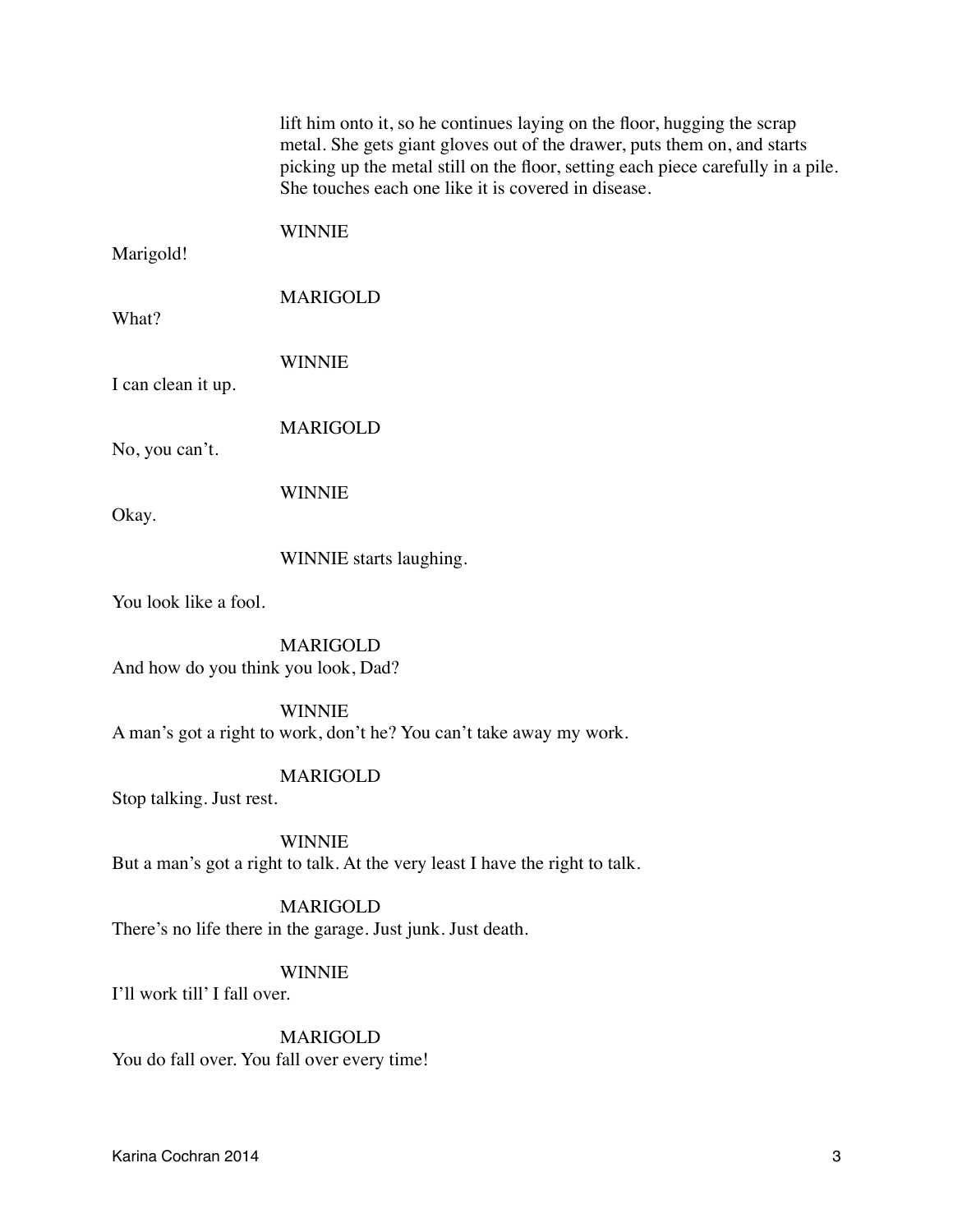### WINNIE

I'll work till' I fall over dead.

**MARIGOLD** You're too sick to work. We've been through this.

### **WINNIE**

But I can still talk.

### **MARIGOLD**

Yes, you can talk fine.

# **WINNIE**

At the very least a man can talk!

### **MARIGOLD**

I guess that is something to be grateful for.

# **WINNIE**

I'm keeping a log of how much every piece is worth in my brain. We're up to seventy thousand dollars. Just let me sit in there and look around, please.

# **MARIGOLD**

No.

### **WINNIE**

I just want to look.

### **MARIGOLD**

You say that, but when you go in the garage you inevitably stand up and start lifting things and moving things and falling over.

### **WINNIE**

The world doesn't care about the sick.

# **MARIGOLD**

Sure they do.

# **WINNIE**

The world is made for the living and the dead, not the people in between.

MARIGOLD throws down a piece of scrap metal she is holding with a loud thud.

## **MARIGOLD**

Well, at least you're a man!

Karina Cochran 2014 4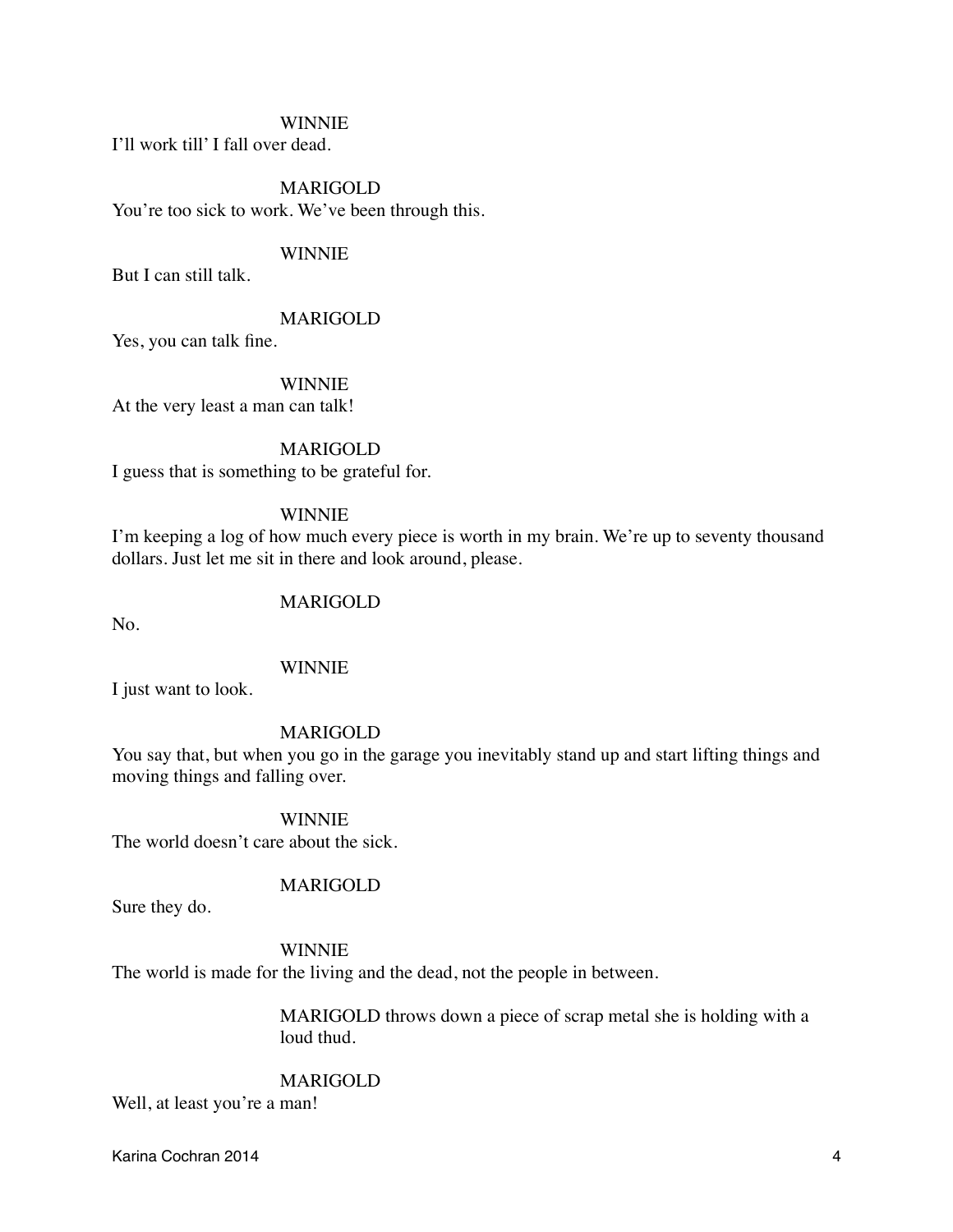### **WINNIE**

That's true. I am a man.

WINNIE smiles at this thought. MARIGOLD finishes piling up the metal, takes off her gloves, and sits on the couch with WINNIE at her feet. There is a knock at the door. Enter BEEP BEEP. She is hunched, but still walks with confidence.

### **MARIGOLD**

Beep Beep. Thank God you're here.

# BEEP BEEP What's he doing on the floor? Why you letting him lay flat on the floor?

### **MARIGOLD**

I couldn't lift him.

BEEP BEEP

This is bullshit.

**WINNIE** 

I like it down here.

**MARIGOLD** 

He likes it!

### BEEP BEEP

A put-together piece-of-work such as yourself letting her father lay flat on the floor. Why, I never!

### **WINNIE**

I don't wanna move.

### **MARIGOLD**

He doesn't want to move.

## **BEEP BEEP**

Did you feed him today? Take him to the bathroom? Keep him out of trouble.

# **MARIGOLD**

Yes. Yes. Mostly yes.

## BEEP BEEP

Good. Now did you light a candle this morning? Say a little prayer? Tell me you did?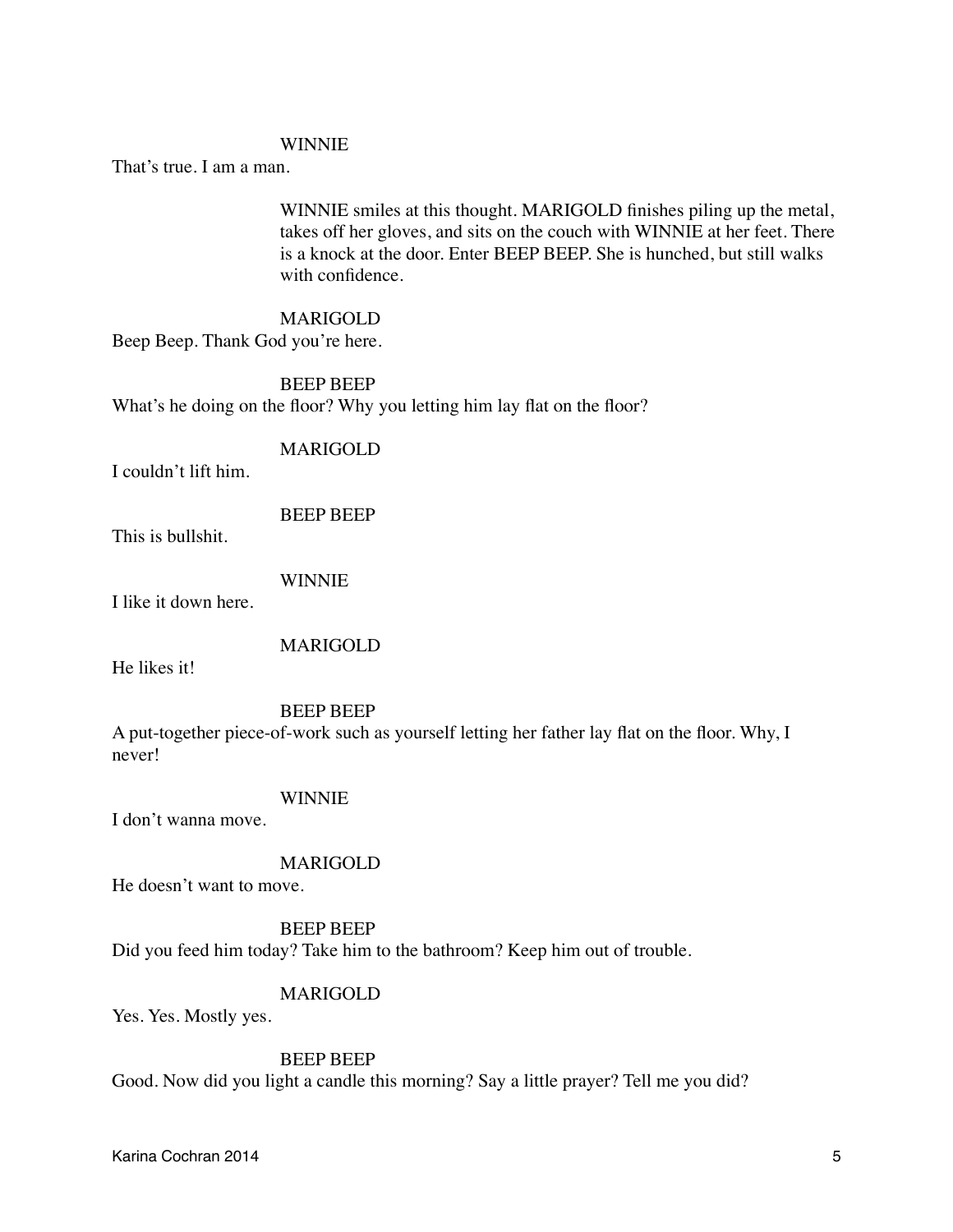# **MARIGOLD**

...I forgot.

BEEP BEEP Marigold! Please remember to do the things I tell you to. I can't be here day and night.

### **MARIGOLD**

Okay. I'll try.

## BEEP BEEP

It's time to do his tests. Marigold, you keep the records. Winnie, you keep laying there on the ground like a slug. You got a few minutes down there but I'm moving you before I go.

### **WINNIE**

That's what you think.

BEEP BEEP Like a slug, Winnie. Like a slug. Now Marigold, take this.

> BEEP BEEP hands MARIGOLD a clipboard with paper and a pen from out of her bag. BEEP BEEP moves over to WINNIE and grabs his left arm.

### BEEP BEEP

Left arm, shake.

BEEP BEEP shakes his left arm, then drops it to the ground.

Seems alright. What'd you think?

# **MARIGOLD**

I don't know.

# ! ! ! BEEP BEEP

Give it a check mark.

MARIGOLD writes on the clipboard. BEEP BEEP moves to WINNIE's right arm.

Uh-oh.

**MARIGOLD** 

What?

**BEEP BEEP** 

Not moving.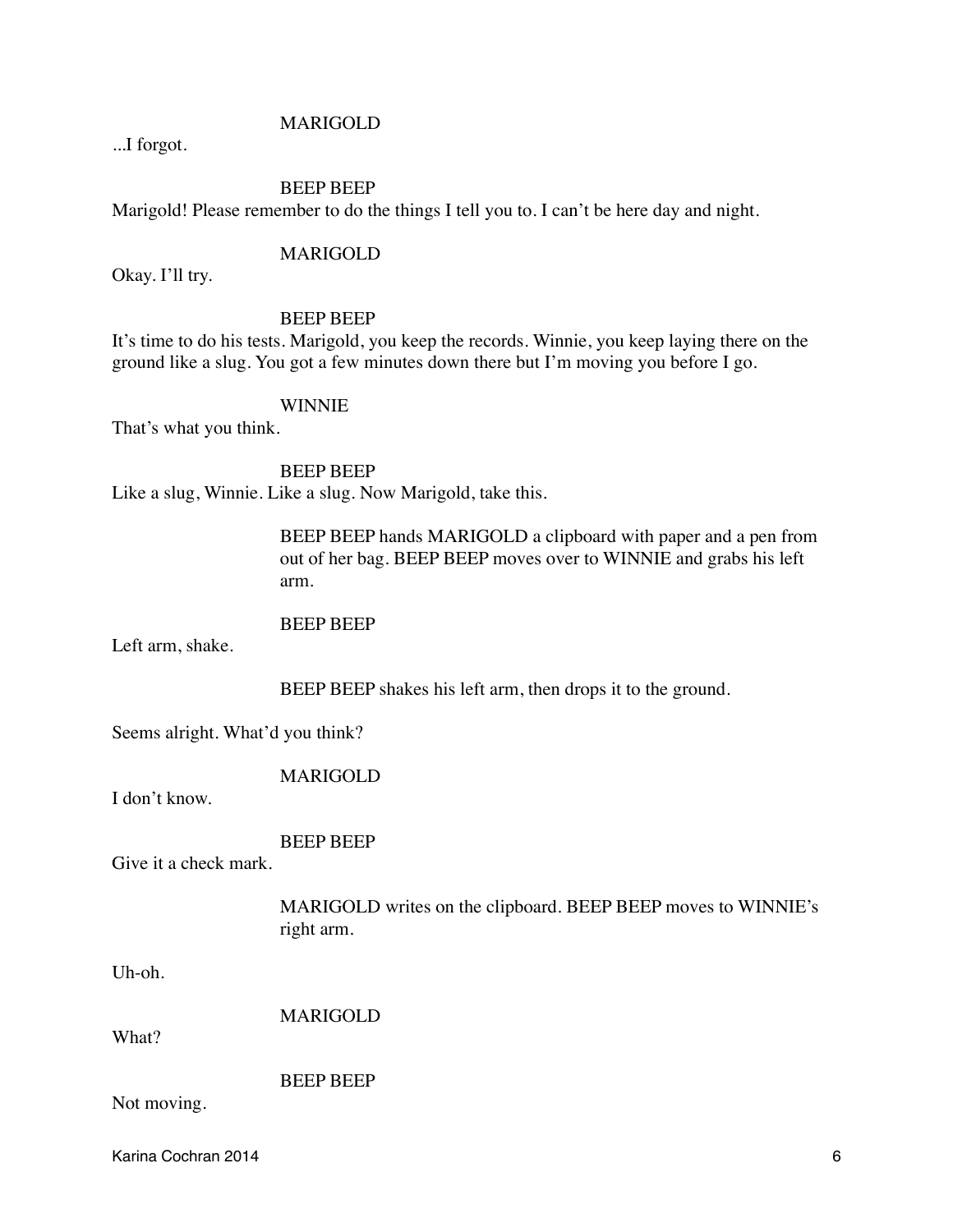### **MARIGOLD**

Oh no. What do we do?

## **BEEP BEEP**

Let's give that a minus sign.

## **MARIGOLD**

Okay.

MARIGOLD writes on the clipboard. BEEP BEEP moves to WINNIE's right leg.

# **WINNIE**

Get off me, woman! Get off my leg area.

### BEEP BEEP

Don't get fussy like that, Winnie! You're a sick man. I only come here outta the goodness of my shiny pure soul to help you. That and Marigold gives me all the free scrap metal I want. But still I come here and bless you with my training. Now give me that big leg of yours.

BEEP BEEP grabs WINNIE's right leg and shakes it. It moves freely.

# BEEP BEEP

That one's moving okay.

## **MARIGOLD**

So, check mark?

BEEP BEEP Yeah. Give him a check plus since he was being a good boy.

### **MARIGOLD**

Okay.

MARIGOLD writes on the clipboard. BEEP BEEP moves to WINNIE's left leg and shakes it.

# BEEP BEEP

That ones moving too. All good here.

## **MARIGOLD**

Are you sure this is necessary?

### **BEEP BEEP**

What?

Karina Cochran 2014 7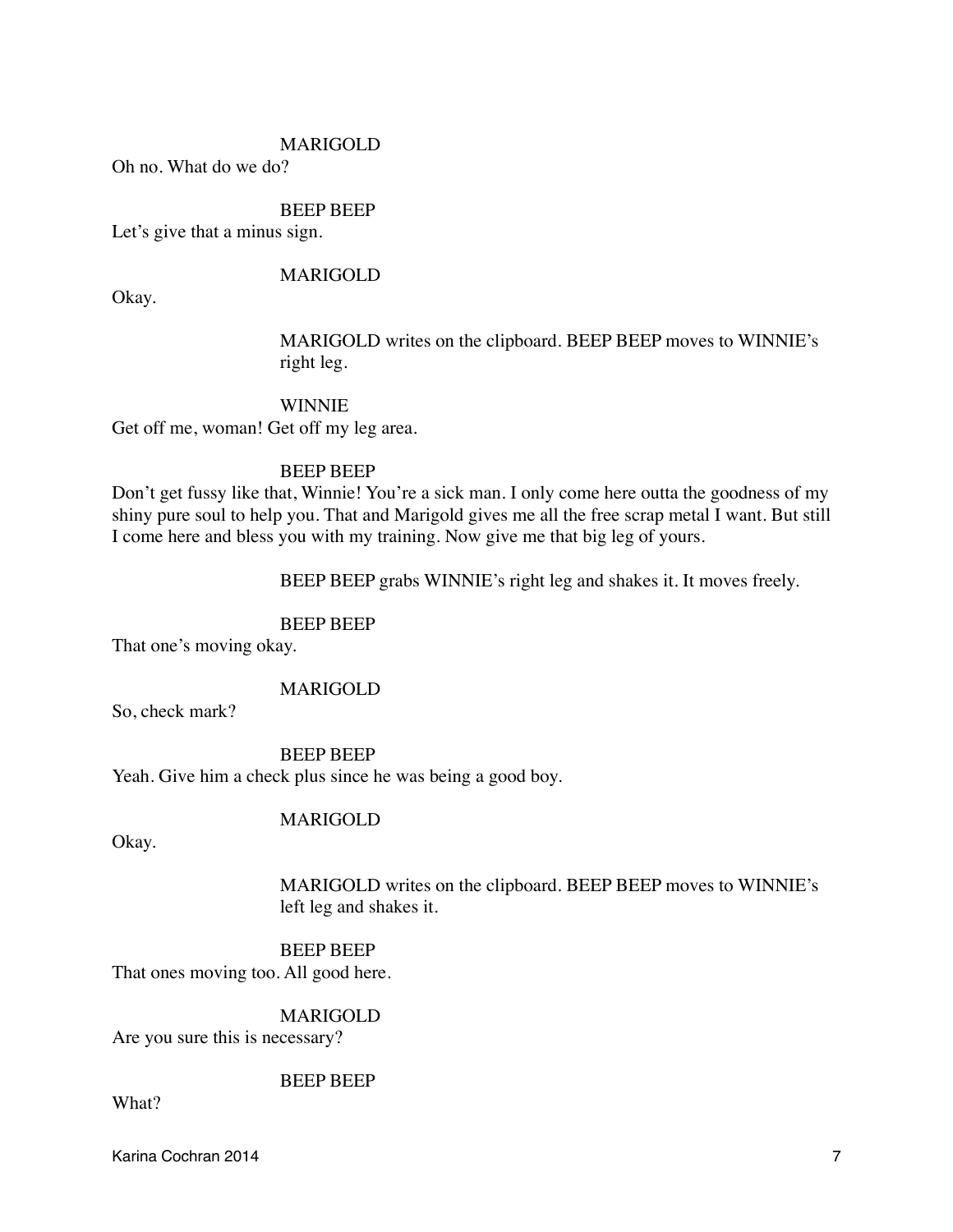# MARIGOLD All the shaking. Are you sure it works?

## **WINNIE**

It's horrible!

## BEEP BEEP

You shut it.

**WINNIE** Kill her, Marigold! Kill her! Get her in the gut.

# **BEEP BEEP**

Shut your trap! Trust me Marigold. He's got nerve problems.

BEEP BEEP shakes his leg as she says this.

The shaking helps wake the nerves up.

# BEEP BEEP takes the clipboard from MARIGOLD.

# MARIGOLD

I guess that makes sense.

### BEEP BEEP

I'll be back first thing tomorrow morning. Keep him hydrated. A little water. A little Powerade. A little whiskey at night. No more than two shots! Rub a little Vicks on his chest if he gets couching. All the way up to the neck. Light a candle in the morning. Every morning. Say a prayer to Saint James. If he gets a headache put a cold cloth on the head, back and front. Make him eat orange colored foods: orange pepper, orange juice, Tang, carrots, melon. If he gets a stomachache heat up a cloth in the microwave and have him hold it right on the button till' it goes away. And you can't forget to splash his face with water three times a day. Cold water. Very important. Gets that blood flowing. Makes a man feel alive. If he gets too fussy you make him eat a chunk of raw garlic. He'll be acting good from then on. But don't let him get to smelly. Put him in the bath tub. Put a red stone in the bathwater first. Cleans the water up. Gets those bad demons out. You have a red stone, don't you?

# **MARIGOLD**

I don't know.

BEEP BEEP

Oh Lordy.

BEEP BEEP hands MARIGOLD a rock from out of her bag.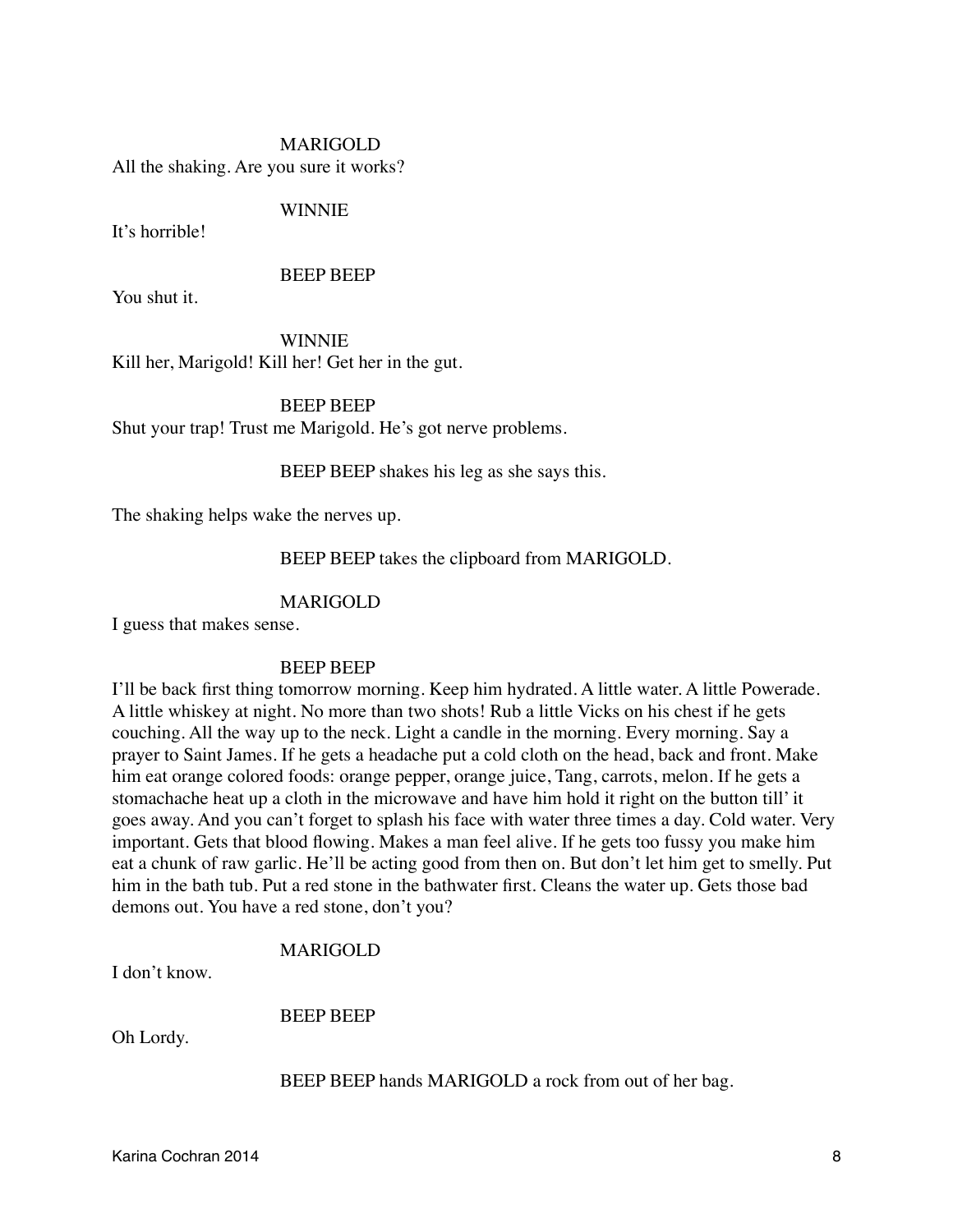Add a little Mr. Bubble to the bathwater. Saves all the scrubbing. It'll clean those hard to reach parts. Poor Winnie. When he was younger he smelled so good. He used to smell like cotton candy everyday. Now he just smells like an old house.

### **WINNIE**

What's wrong with an old house?

### BEEP BEEP

Remember to use that stone, Marigold! And be sure to put a knife under the bed, then God cuts the pain in half. But I guess you must know that by now.

**MARIGOLD** turns on the oven and sits down on the floor next to it.

### **BEEP BEEP**

Now what are you doin' sitting on the floor?

### **MARIGOLD**

I'm waiting for the oven to pre-heat.

### BEEP BEEP

Why? You baking something?

### **MARIGOLD**

No. I'm going to sit here and wait for it to pre-heat. Then I'm going to kill myself.

### BEEP BEEP

My goodness! I want you to take a good long look at yourself in the mirror and examine your choices in life.

### **WINNIE**

Marigold, stop trying to kill yourself and kill Beep Beep!

### BEEP BEEP

Look at this family. Both of you sitting on the floor. One of em' dying, the other wanting to be dead. I have never seen such a sad display. Now get up!

### BEEP BEEP pulls MARIGOLD to standing.

### **MARIGOLD**

I wasn't really going to kill myself. I was just going to stick my head in the oven and see what happened.

> BEEP BEEP leans down to the ground and picks up some dust off the floor.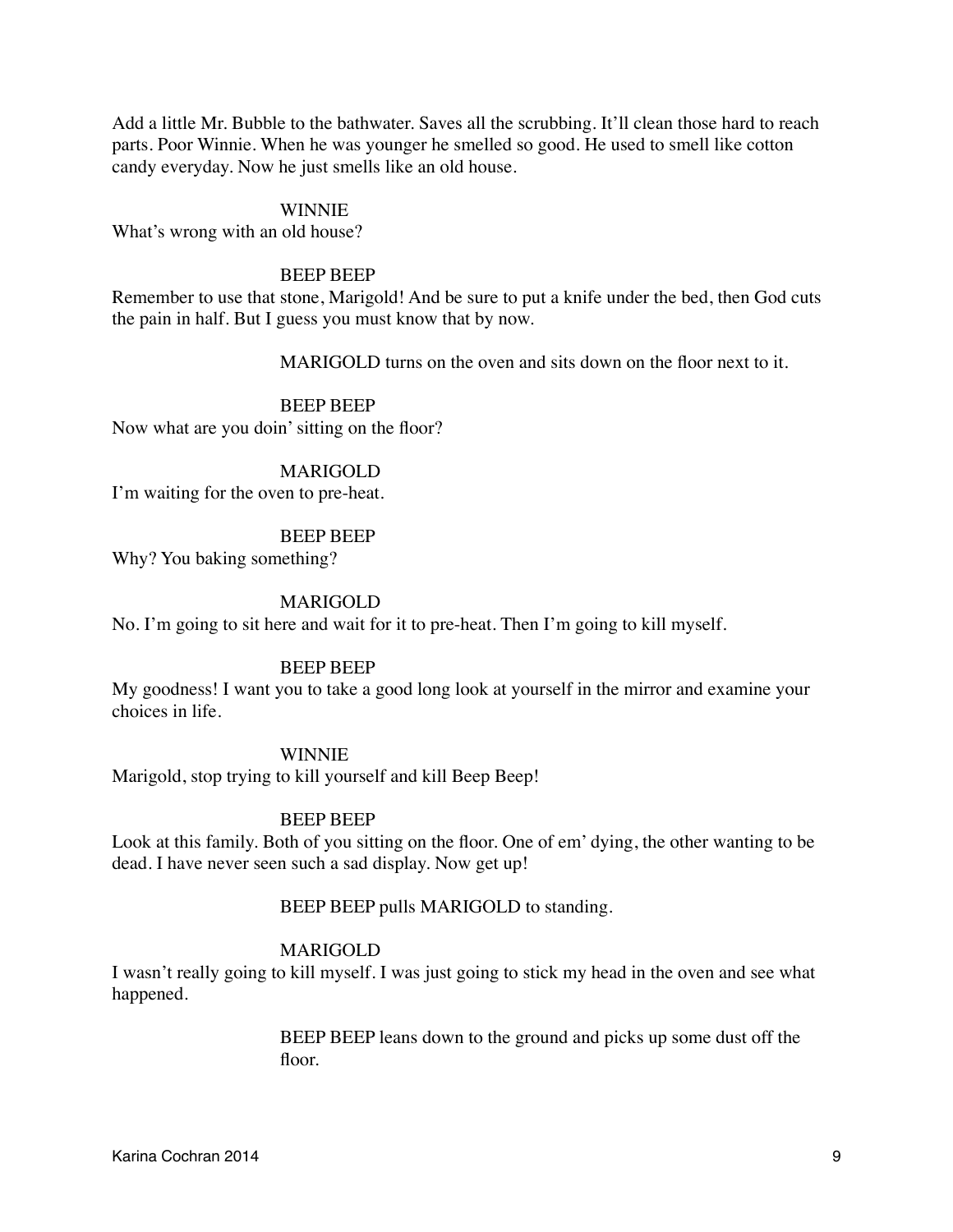# BEEP BEEP You have too much to do today to die. Look at this!

## **MARIGOLD**

What?

### ! ! ! BEEP BEEP

This place is a mess.

### **MARIGOLD**

It's fine.

**WINNIE** She sweeps up that yogurt pile every couple days.

BEEP BEEP Look at your hair. Marigold! It's all over the house.

# **WINNIE**

Our family sheds.

# ! ! ! BEEP BEEP

You're too young for your hair to be falling out. You should have sexy vivacious hair! When I was your age I could have been in a shampoo commercial my hair looked so good.

# **MARIGOLD**

It doesn't matter. I give up. I've forgotten how to breathe.

# **WINNIE**

She says she's forgotten how to breathe! How can a person forget how to breathe?

# BEEP BEEP

Alright honey, I've got a long day. I'll see you in the morning. I doubt you have any problem that a good flossing and a healthy diet can't cure.

# **MARIGOLD**

All I eat is yogurt.

## BEEP BEEP exits.

# **WINNIE**

Why didn't you kill her?

# **MARIGOLD**

Oh, stop it Dad. We can't kill everyone that helps you.